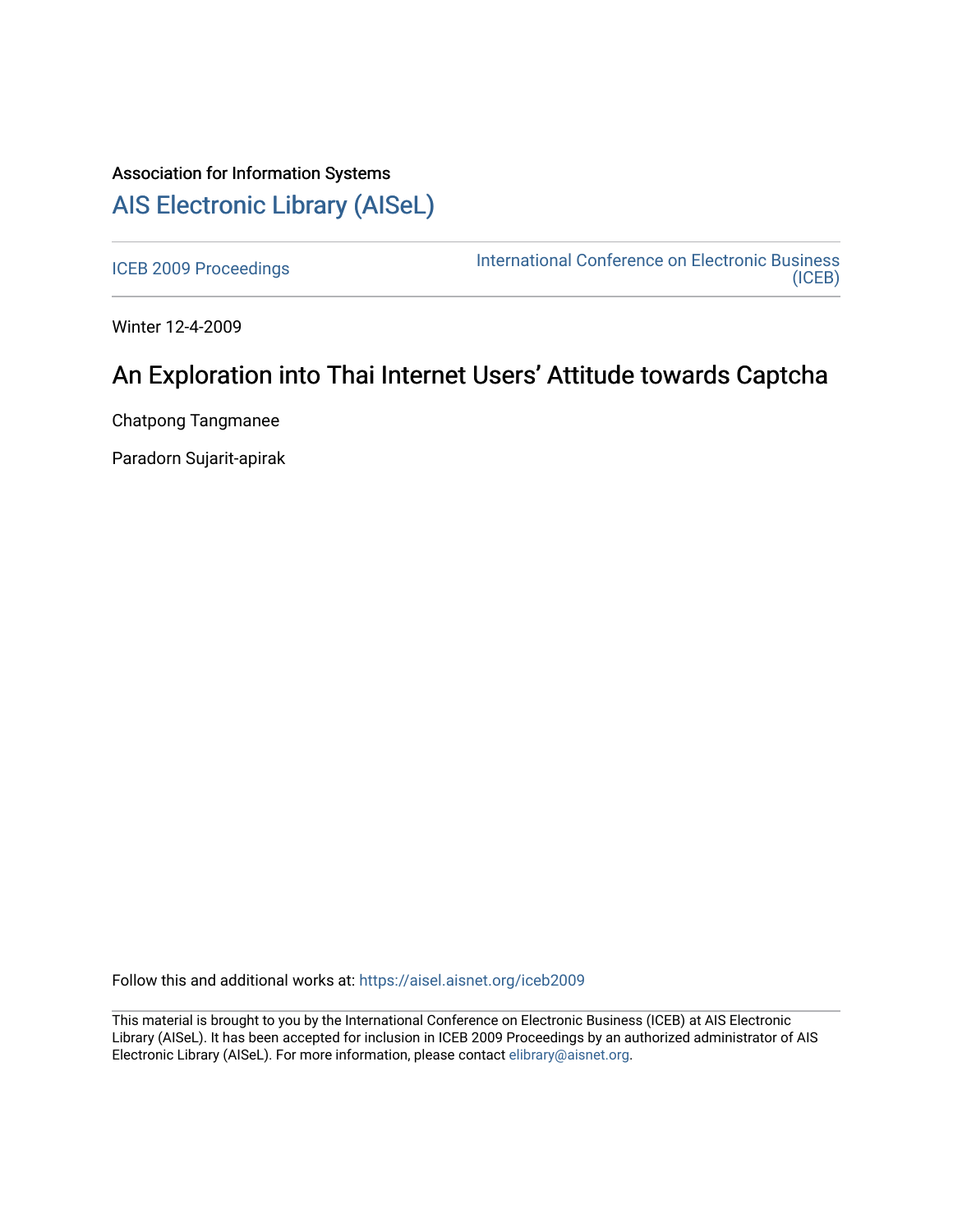## **AN EXPLORATION INTO THAI INTERNET USERS' ATTITUDE TOWARDS CAPTCHA**

Chatpong Tangmanee<sup>1</sup>, Paradorn Sujarit-apirak<sup>2</sup> Chulalongkorn Business School, Chulalongkorn University, Bangkok, Thailand <sup>1</sup>chatpong@acc.chula.ac.th, <sup>2</sup>paradorn@gmail.com

#### **Abstract**

CAPTCHA standing for Completely Automated Public Turing test to tell Computers and Humans Apart has received a remarkable amount of attention. Deciphering distorted texts mostly in English is still a human, not a computer task, that could help prevent abuse of online services. The current CAPTCHA requires users to be able to read English alphabets. As such, Thai CAPTCHA may be the choice for Thai Internet users who are not familiar with English. However, no published work has examined the extent to which Thai Internet users are aware of CAPTCHA. This study thus attempts to survey their awareness of, and attitude toward, CAPTCHA.

Based on the 340 number of usable online questionnaire submission, Thai Internet users are aware of CAPTCHA but their understanding needs little fine-tune. Using exploratory factor analysis, their attitude towards CAPTCHA was classified into two dimensions. They perceived (1) drawback of general CAPTCHA and (2) feasibility of Thai CAPTCHA.

In addition to extending our insight into application of CAPTCHA in the Thai Internet user context, online service providers could initiate certain plans in response to their attitude and understanding.

**Keywords**: Thai users, CAPTCHA, Internet, attitude, exploration.

#### **Problem statement**

CAPTCHA or Completely Automated Public Turing test to tell Computers and Humans Apart is an automatically created, and publicly available test in which distorted texts are presented to humans so they could decipher the texts but computers could not [1]. This is how online service providers could prevent hackers from abusing their services since only humans, not computers, could decode the distortion. Typically, users will receive a box on a screen containing texts that had been altered so optical character recognition (OCR) can not read them. The users will then type those decoded texts in the box to confirm they are humans. Without CAPTCHA, spammers may be able to draft automated code that could automatically register for a large number of electronic mail accounts subsequently used in their scam. According to the example of CAPTCHA in Fig. 1, a subscriber will decode eight altered texts and type H5XGEYNA in the box beneath the array of texts to indicate he or she is a human, not automated computer software.



Figure 1: Example of CAPTCHA at hotmail.com

Texts have been acceptable for CAPTCHA implementation [3] [12]. However, other contents have also been experimented. Hoping to help the blinds, Holman and colleagues [2] incorporated audio into textual CAPTCHA. Their preliminary assessment seems promising. This could inspire other scholars to develop soundbased CAPTCHA [6]. Yan and El Ahmad [4] contended that the wide acceptance of text CAPTCHA comes from a fair number of advantages including ease of use and effectiveness in preventing the abuse. Indeed, they have suggested a number of recommendations on how to develop usable CAPTCHA [4].

Security in electronic services has been enhanced because of the application of CAPTCHA. Free e-mail service providers have encountered chronic problems of those who signed up for hundreds of thousands of e-mail accounts. These addresses may then be used (1) in directing marketing campaigns including those for pornography websites or (2) by those who want to flood their opinions into web boards or public blogs without being traced their identities.

Not only does CAPTCHA help preventing abuse for electronic services, it also helps presenting knowledge. The best example of this contribution is through the reCAPTCHA project [7]. There has been an attempt to digitize contents in old books using OCR software. However, certain words are not OCR-readable because of classic printing styles with faded ink and yellow pages. von Ahn and coworkers [7] have used those words to display in CATPCHA so that humans could help deciphering the words. This reCAPTCHA has improved the performance of digitizing old printed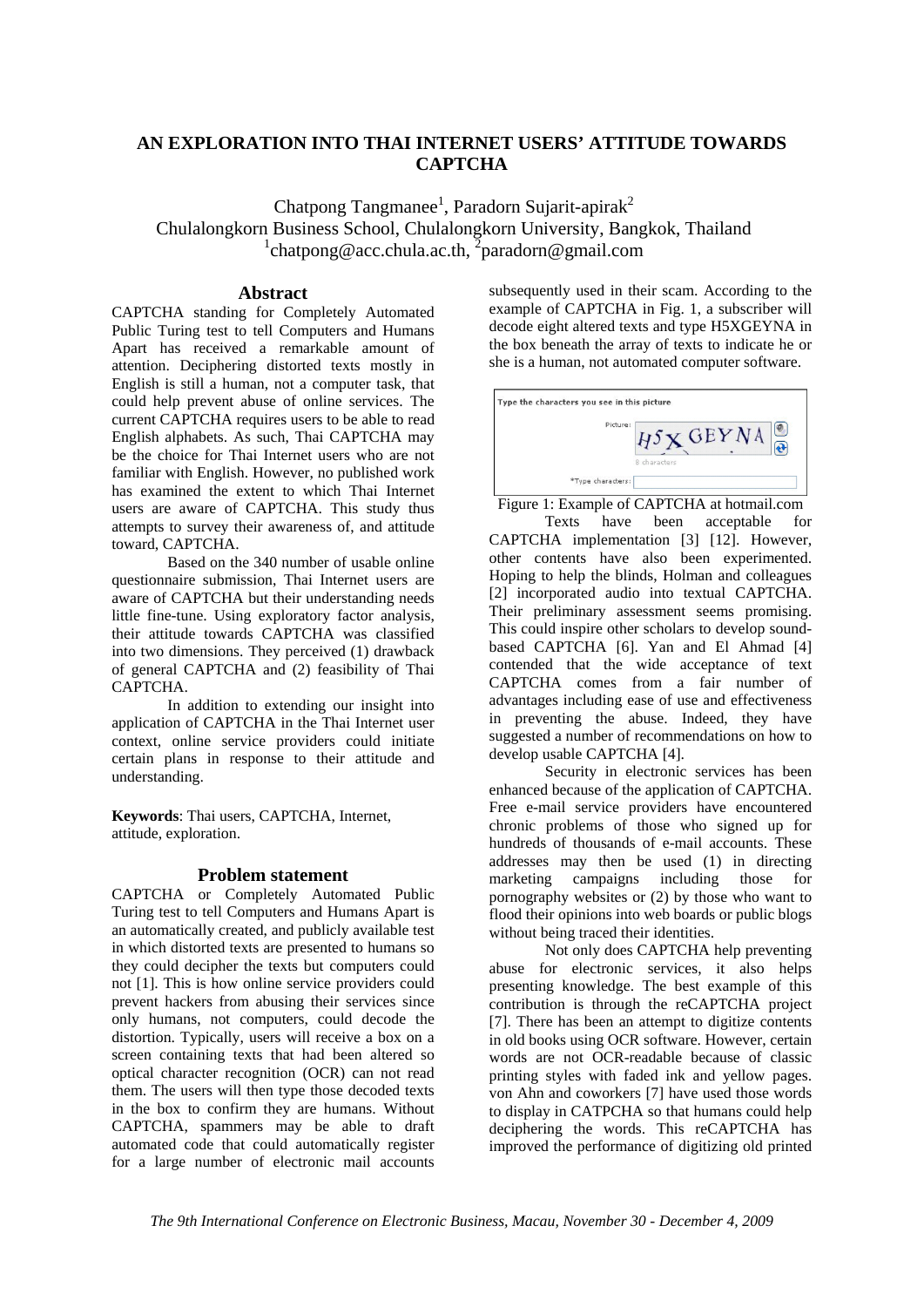contents and makes that knowledge more accessible to the public.

CAPTCHA does have drawback. Since it requires humans to read distorted characters, it may impose particular problems on visually-impaired people, the blinds or the illiterates. Such concern results in a few projects that have tried to use other details to tell computers and humans apart. Yahoo has allowed the blinds to register for their services by providing their numbers which will later be used to verify their blindness [8]. Holman and colleagues [2] offered both visual and audio CAPTCHA and found that the blinds have no problems working with the audio version. Also, they contended that the use of audio-based CAPTCHA would gain higher acceptance only when the speech recognition is much improved [2]. Instead of making an attempt to decode fuzzy texts, ones should be more comfortable working with images of cats or dogs These animals have been known as humans' best friends. Golle [10] thus adopted this concept to implement pictorial CAPTCHA and his results, although not through the comparison, have ascertained the high accuracy of this type of CAPTCHA. Based on this similar pictorial CAPTCHA, Gossweiler and coworkers [6] at Google used an experiment to verify their imageorienting CAPTCHA. According to their experiment, humans simply need to orient an actor in the image to the upright position using a variety of hardware tools. Computers, on the other hand, should not as yet figure out this task. Orienting an image may require a higher skill than just typing texts. This could then be the major concern in the work of Gossweiler and coworkers [6].

Even with normal humans does CAPTCHA still have problems. It is sometimes too difficult for them to understand those distorted texts [3] [5]. Given the fuzzy design background plus the heavily distorted characters, ones may constantly ask to change many sets of CAPTCHA before they could figure out correctly the twisted texts [4]. These researchers thus offer tips on how to create more usable CAPTCHA. Gossweiler and coworkers' [6] project that requires humans to orient an image to the upright angle seems to alleviate the difficulty of text-reading.

The final drawback has to do with CAPTCHA's context dependency. The original and specific context is that (1) a human with certain English reading skill (2) must understand an array of distorted characters blended in an obscured background and then (3) use a psychomotor skill interacting with certain hardware in order to type the decoded texts into the box before submitting them to verify that he or she is not an automated computer program. While the second and the third specific requirements have been addressed in previous paragraphs, the first or language dependency is particularly of our interest.

English has been one of the most frequently used languages on the computer screen [19]. It has however exhibited serious threat to copyrighted contents in other languages or to those who are unfamiliar with English alphabets. That is, if Thai innovators have drafted an online contents and they hope these will be sharable among Thai people, it would imply a serious need to develop a language-sensitive CAPTCHA. It would thus be able to tell computers and, say, Thai people apart. This need is evident in Shirali-Shahreza M. H. and Shirali-Shahreza's [12] project in which Persian and Arabic CAPTCHA was developed. However, the main focus of their work was on the technical algorithm and little is on how Persian or Arabic speakers would react to this CAPTCHA in their own language. Moreover, Yan and El Almad [4] confirmed that those with no background in Latin alphabets had more serious problems in decoding CAPTCHA than those with the background. Our extensive literature review also found no development in Thai context, nor an investigation into how Thai people perceive CAPTCHA in general or Thai-CAPTCHA in specific. The development of Thai CAPTCHA would be useless if Thai people hold negative thought towards general or Thai CAPTCHA. Consequently, we attempt to examine the extent to which Thai Internet users are aware of CAPTCHA, especially those in Thai language.

#### **Research objectives**

Based on the study's problem statement, we pursued the following objectives: (1) survey Thai Internet users' awareness and understanding of CAPTCHA, and (2) examine their attitude towards CAPTCHA.

#### **Methodology**

This section will discuss five methodological topics: population and samples; instrument; data collection execution; validity and reliability issues; and data analysis framework.

#### **Population and samples**

Given this research's main concern, the population must be Thai Internet users. According to the 2008 report of National Statistical Office of Thailand [18], the size of this population is 9,320,000. With a 5% error rate, the number of samples is 400 [17].

Initially, we made an effort to use a probability-based sampling technique. However, we were unable to locate a complete list of Thai Internet users and their contact addresses. As a result, we had to adopt a purposive non-probability sampling through an online channel. We believe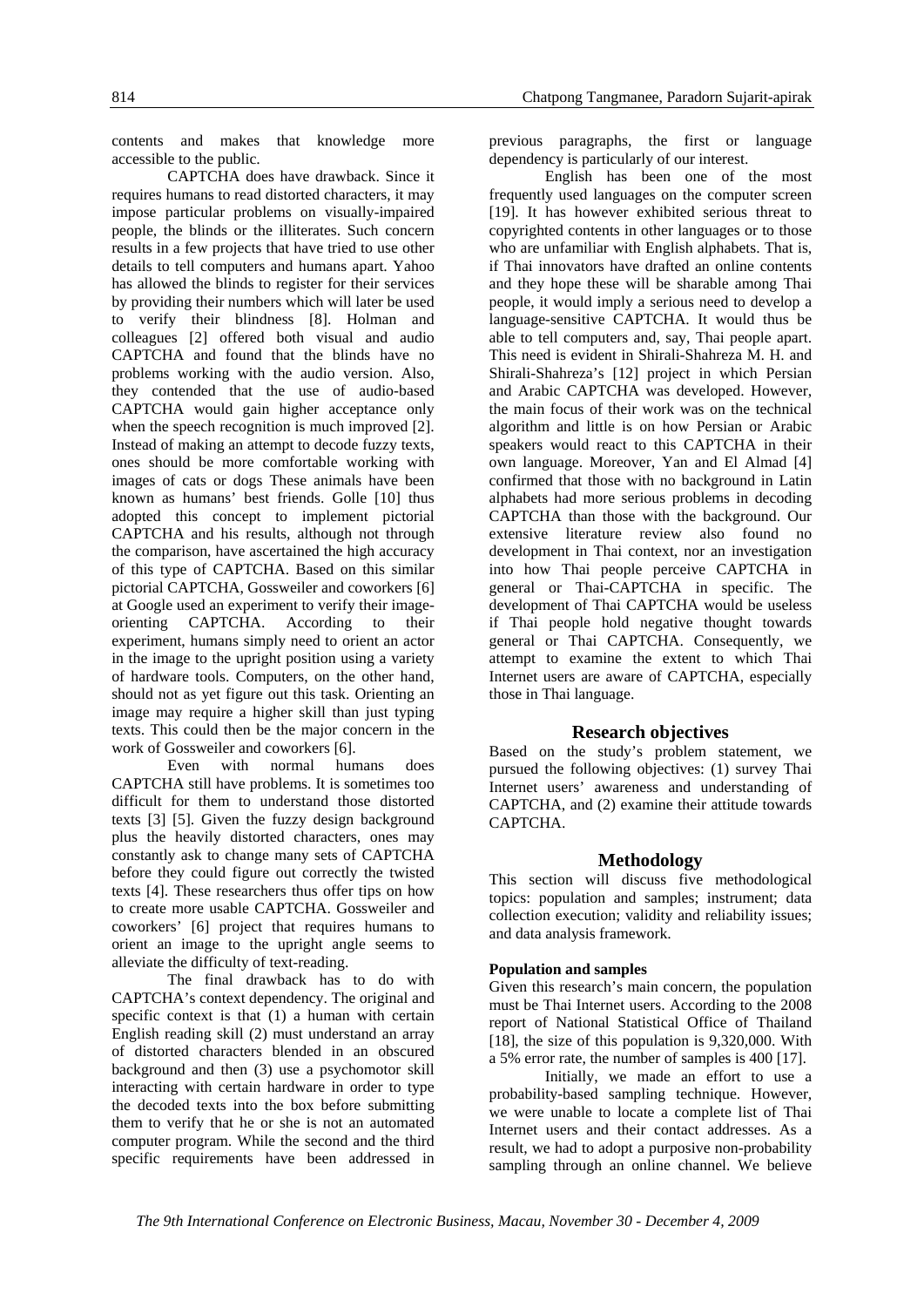that the online questionnaire should be the most feasible means to access to such samples. Once the instrument was ready (detail of its development is in the next section), we posted an invitation to participate in our project on a fair number of web boards to which a variety of our target samples had contributed. Although this may pose certain limitation to the findings, it helps access to the distinct group of Thai Internet users, thereby increasing the study validity [17]. To ensure the reach of only Thai Internet users, the invitation and the instrument were in Thai. Those who do not understand Thai would therefore be excluded from the study.

#### **Instrument**

Given the online survey approach, our questionnaire consisted of three sections. The first one captured a sample's awareness and understanding of CAPTCHA. In this section were three main questions asking them (1) whether they had seen CAPTCHA, (2) in which websites they had encountered CAPTCHA, and (3) what the title and the main benefits of this CAPTCHA are. In the second section were 16 scales measuring their attitude towards CAPTCHA. The scales were adopted and adjusted based on previous studies examining attitude towards similar concepts [13] [14]. The final section gathered the samples' demographic details including screening questions to ensure the subject's eligibility (i.e., Thai Internet users) to this current project.

The questionnaire was drafted in paper, reviewed by two experts in information technology and pretested by peers in software development companies. Once finalizing the content, we converted it into the online version using an open source survey management program named LimeSurvey. We configured the online questionnaire following the program instruction and pilot-tested it with a different set of peers in order to maximize the instrument usability.

#### **Data collection execution**

As explained in previous sections, we had to adopt the purposive non-probability sampling. We thus approached samples using announcements posted in various web boards. In the announcement was invitation to participate in the study, followed by a link to the website containing the questionnaire. When a sample completed the response, all data were recorded in MySQL database. The data collection process took about 30 days to achieve 340 usable responses.

**Validity and reliability issues** 

To respond to this study's objectives, we strive to ensure the finding's reliability and validity. Such effort includes the followings.

The questionnaire development received our high priority. Based on previous work [8] [13] [14], all items were carefully crafted so that samples would understand them properly. Several rounds of pretests and pilot tests were carried to improve the quality. Finally, each questionnaire was accompanied by an e-mail message detailing the researchers and their affiliations via which samples could contact in case of questioning.

Once transformed into the online version, the questionnaire was assessed, especially on how a sample would be able to fill in the questionnaire. Such assessment were to ensure (1) robustness of this online version, (2) the smooth flow of answering, and (3) the complete development and conversion of data file for further statistical analysis.

#### **Data analysis framework**

The framework has two folds. First, we employed descriptive statistics to report (1) the extent to which samples of Thai Internet users become aware and understanding of CAPTCHA and (2) their demographics. Second, we adopt an exploratory factor analysis (EFA) with principal component extraction and varimax rotation in order to examine broader constructs underlying their attitude towards **CAPTCHA** 

Given the exploratory nature of this research, it would be premature to test any hypotheses. However, our work should inspire following scholars to develop or even test any hypotheses in their own studies.

### **Results**

#### **Respondents' demographics**

Table 1 presents important characteristics of survey respondents, the highlight of which are as follows:

- Each gender holds about half of the respondents. 6 in 10 of them are 26-30 years old. The largest portion (95%) hold at least college degree and about a quarter have a computer-related major.
- The majority (85%) of respondents live in Bangkok. Note that 3% of them reside abroad. About the same portion (85%) have at least six years of experience with the Internet. When asked if having subscribed to any online services, 99% of the samples admitted it.

#### Table 1: Respondents' demographic (N=340)

| Demographics | Respondents |
|--------------|-------------|
|              |             |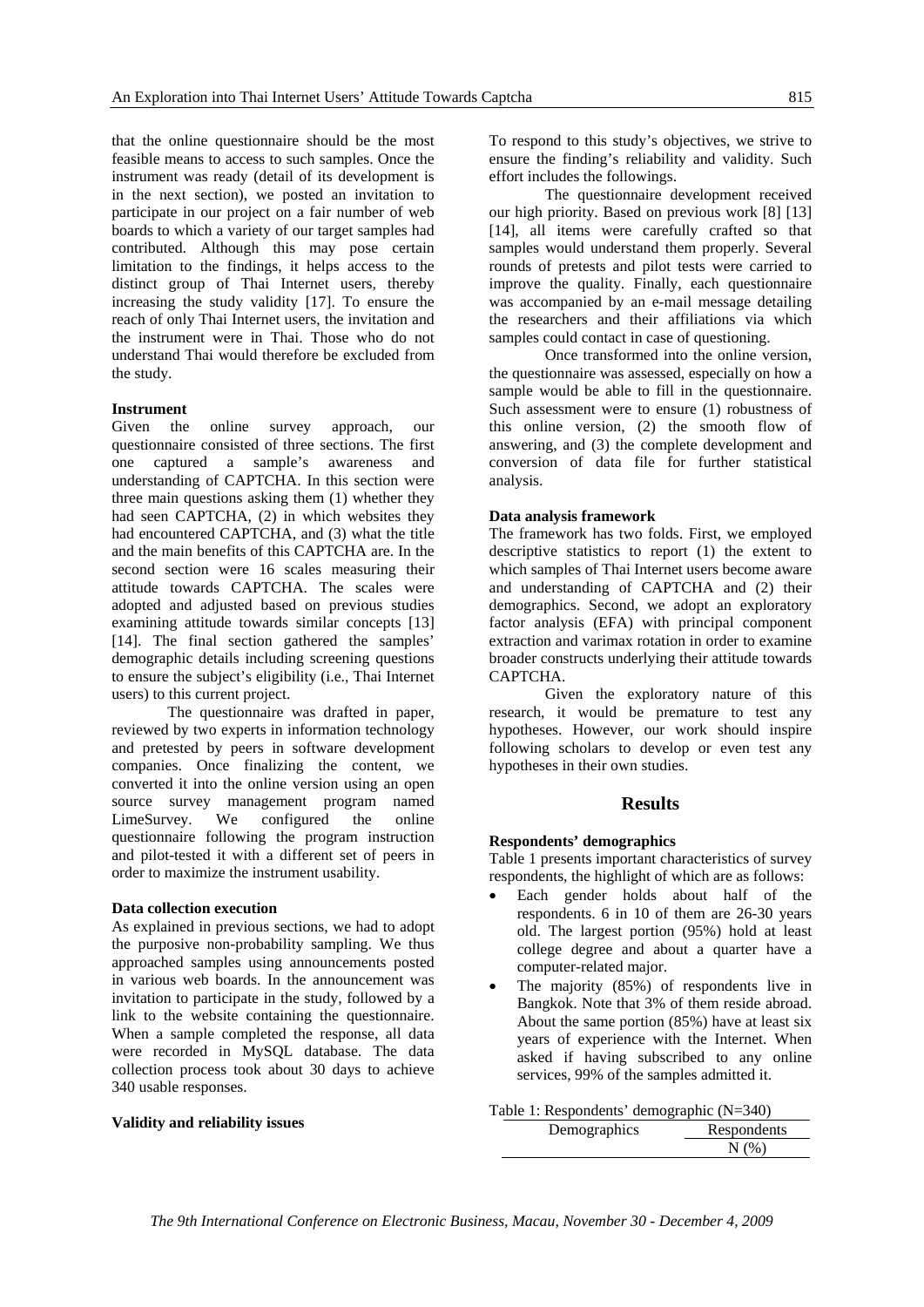| Gender                   |          |
|--------------------------|----------|
| Male                     | 163 (52) |
| Female                   | 177 (48) |
| Age                      |          |
| $< 26$ yrs               | 74 (22)  |
| $26 - 30$                | 206(61)  |
| $31 - 40$                | 51 (15)  |
| $41 - 50$                | 9(2)     |
| Highest education        |          |
| Less than college        | 18(5)    |
| College degree           | 195 (57) |
| Master degree or higher  | 127 (38) |
| Whether educational      |          |
| major is computer-       |          |
| related                  |          |
| Yes                      | 86 (25)  |
| No                       | 254 (75) |
| Current residency        |          |
| In Bangkok               | 289 (85) |
| metropolitan             |          |
| In provincial area       | 39(12)   |
| Residing abroad          | 12(3)    |
| Experience with Internet |          |
| (years)                  |          |
| $<$ 3 yrs                | 3(2)     |
| $3 - 5$                  | 47 (14)  |
| $6-9$                    | 149 (44) |
| $10+$                    | 141(41)  |
| Online service           |          |
| subscription             |          |
| Yes                      | 337 (99) |
| No                       | 3(1)     |

### **Thai Internet users' awareness and understanding of CAPTCHA**

According to Table 2, nearly all (99%) respondents had seen CAPTCHA. 88% contend that they had experienced CAPTCHA when they were engaged in clip, image or file sharing services. Indeed, the other two of the top three websites (or services) on which the respondents had seen CAPTCHA are webboards (60%) and e-mail (53%) services. The three locations where the smallest portions of the respondents admitted their encounters with CAPTCHA are (1) community or portal websites, (2) game and (3) news services. While the first accounts for 16%, the final two choices account for 14% and 8%, respectively.

We also attempted to learn the extent to which the respondents know about the proper title of CAPTCHA. While 59% of them admitted they had no idea of the title, 41% claim they were aware of it. Yet, only 9% of those who claimed they knew it were able to identify the correct title of CAPTCHA. This means, besides 59% who reported they did not know the title, there are still the other 32% who thought they had known it but what they knew was wrong. Among the incorrect names, CODE seems most common among these respondents, followed by PASSWORD, CHECK, and ENCRYPT.

Table 2: Respondents' awareness and

| $1 \text{ and } 2.$ Respondents awareness and<br>understanding of CAPTCHA |          |  |  |  |  |
|---------------------------------------------------------------------------|----------|--|--|--|--|
| Demographics<br>Respondents                                               |          |  |  |  |  |
|                                                                           | N(%)     |  |  |  |  |
| Whether they had seen                                                     |          |  |  |  |  |
| CAPTCHA (N=338)                                                           |          |  |  |  |  |
| Yes                                                                       | 335 (99) |  |  |  |  |
| N <sub>0</sub>                                                            | 3(1)     |  |  |  |  |
| On which websites or services                                             |          |  |  |  |  |
| CAPTCHA was seen                                                          |          |  |  |  |  |
| $(N=340=100\%)$                                                           |          |  |  |  |  |
| Clip image or file sharing                                                | 298 (88) |  |  |  |  |
| Webboards                                                                 | 205(60)  |  |  |  |  |
| E mail                                                                    | 181 (53) |  |  |  |  |
| Online transaction services                                               | 94 (28)  |  |  |  |  |
| Blogs, or online diaries                                                  | 87 (26)  |  |  |  |  |
| Social network                                                            | 84 (25)  |  |  |  |  |
| Music offer                                                               | 60(18)   |  |  |  |  |
| Community or portal webs                                                  | 54 (16)  |  |  |  |  |
| Game services                                                             | 48 (14)  |  |  |  |  |
| News services                                                             | 28(8)    |  |  |  |  |
| Title in which CAPTCHA is                                                 |          |  |  |  |  |
| known $(N=335)$                                                           |          |  |  |  |  |
| <b>CODE</b>                                                               | 36(11)   |  |  |  |  |
| <b>CAPTCHA</b>                                                            | 31(9)    |  |  |  |  |
| <b>PASSWORD</b>                                                           | 15(5)    |  |  |  |  |
| <b>CHECK</b>                                                              | 15(5)    |  |  |  |  |
| <b>ENCRYPT</b>                                                            | 14(4)    |  |  |  |  |
| <b>IMAGE</b>                                                              | 9(3)     |  |  |  |  |
| <b>SUBMIT</b>                                                             | 6(2)     |  |  |  |  |
| <b>BLIND</b>                                                              | 5(1)     |  |  |  |  |
| <b>GOTCHA</b>                                                             | 2(.6)    |  |  |  |  |
| <b>VISION</b>                                                             | 1(.3)    |  |  |  |  |
| <b>ERROR</b>                                                              | 1(.3)    |  |  |  |  |
| I don't know                                                              | 199 (59) |  |  |  |  |

Although less than 10% were aware of CAPTCHA's correct title, 61% of the respondents knew its principal benefit: to tell computers and humans apart (see Table 3). 3 out of 10 samples misunderstood that CAPTCHA was mainly to authenticate service subscribers. Less than 10% improperly perceived the advantages. These incorrectly perceived advantages included protecting users from computer virus, preventing typographical error and signaling age-restricted websites. Readers must note from Table 3 that 16% of the respondents had no idea of what CAPTCHA could offer.

#### **Attitude towards CAPTCHA**

 We asked the samples 16 scales to measure their attitude towards CAPTCHA. They would rate one if they found the scale least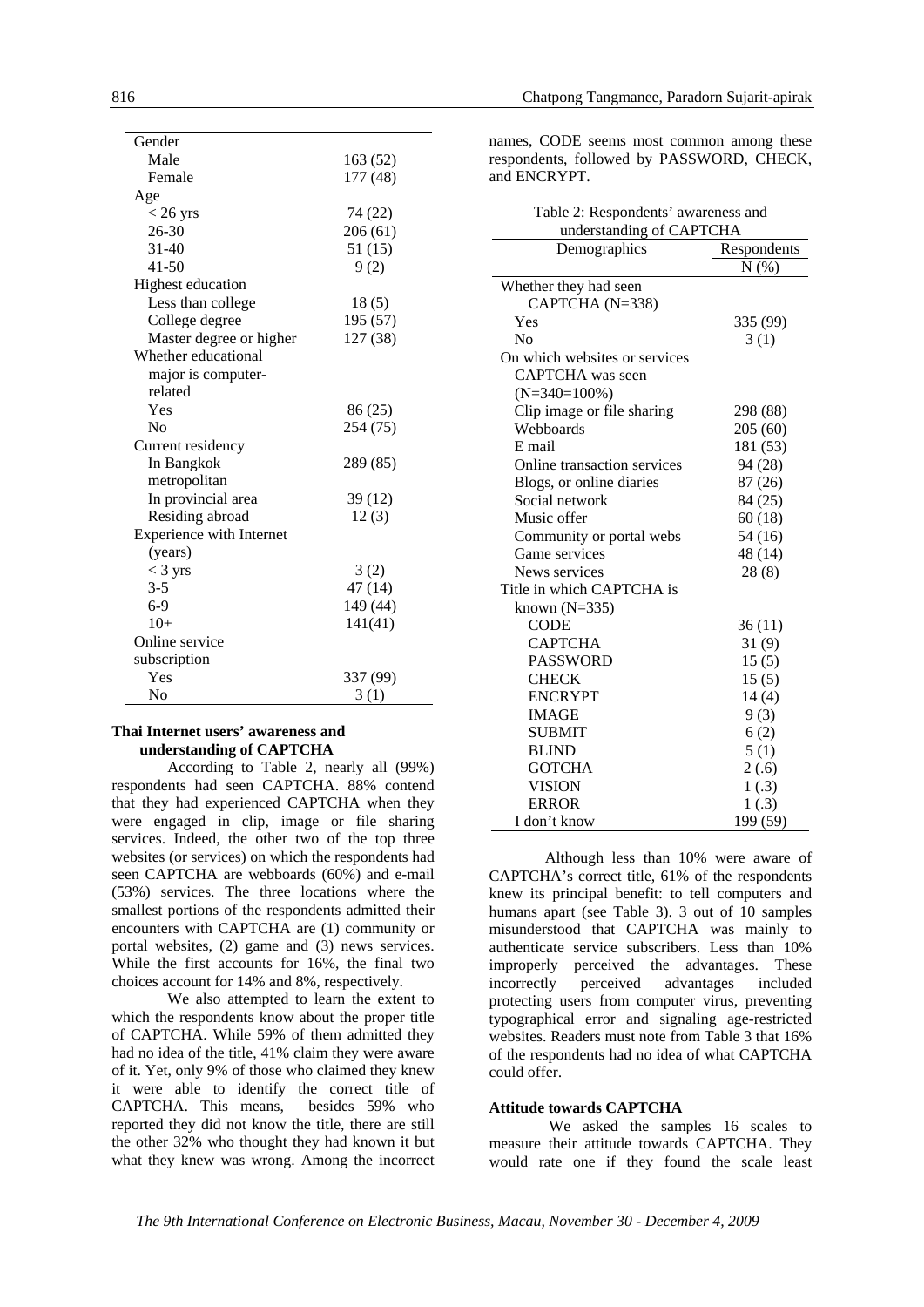favorable or five if most favorable. Descriptive statistics of these 16 scales are in Table 4. Skewness and kurtosis statistics are included to indicate that the distributions of these variables are almost normally distributed [20]. The three most favorable attitude scales are (1) there may be other better ways to do what CAPTCHA does, (2) Thai CAPTCHA could support the services only for those knowing Thai, and (3) CAPTCHA is effective. Their arithmetic means are 3.67, 3.66 and 2.96, respectively. Based on these three items, it seems that the respondents agree to the large extent<br>on CAPTCHA's positive attributes (i.e., on CAPTCHA's positive attributes (i.e., effectiveness, good support for Thai people), although they perceive CAPTCHA may not be the best to distinguish between a man and machine (i.e., better tools than CAPTCHA may exist).

Table 3: Perceived benefits of CAPTCHA (N=340  $=1000(3)$ 

| -100707                        |            |
|--------------------------------|------------|
| <b>Benefits</b>                | Percentage |
| To tell computers and humans   | 61%        |
| apart                          |            |
| To authenticate service        | 27%        |
| subscribers                    |            |
| To protect against computer    | 9%         |
| virus                          |            |
| To prevent typographical error | 8%         |
| To indicate age-restricted     | 3%         |
| websites                       |            |
| No idea of what possible       | 16%        |
| benefits are                   |            |

At the other end, the respondents rated three scales of attitude as least favorable: (1) Thai CAPTCHA is easier than typical CAPTCHA, (2) the respondents try to avoid working with CAPTCHA-enabled websites and (3) website designers find it difficult to incorporate CAPTCHA into their design. Their arithmetic means are 2.01, 2.19 and 2.26 respectively. Least favorable attitude may indicate a certain degree of disagreement. As such, interpretation of the three least favorable

items could be that the respondents believe Thai CAPTCHA is somewhat difficult but still willing to use the websites equipped with carefully-designed CAPTCHA.

Such interpretation regarding Thai Internet users' attitude towards CAPTCHA was made based solely on the three most and three least favorable attitude items. While it is useful to some extent, this understanding may present only fraction of small pictures of their attitude. Consequently, we performed an exploratory factor analysis on these attitude items in order to explore broader constructs underlying their perceptions. Prior to that, however, the scales with marginal variances (i.e., their standard deviations are less than one) were excluded from this analysis since they would not serve to differentiate among emerging factors [15]. The excluded items are detailed in Table 4.

Table 5 presents results of factor analysis that include the factor pattern matrix in which loadings of the attitude items on the two emerging factors are also included. The two factors together explained about 43% of the variance among the attitude items. According to Table 5, Factor I accounted for 23.2% of the variance. Highest loadings of the five attitude items on the first factor reflect Thai Internet users' perceived drawback of general CAPTCHA. Factor II accounted for 19.7% of the variance. Three items loaded highest on this factor indicating their perceived feasibility of Thai CAPTCHA. Four attitude items were not assigned to any of these two factors since they did not load cleanly on either of the two factors.

We inspected the quality of these factor analysis results using Kaiser-Meyer-Olkin (KMO) index and Bartlette's test of Sphericity. The KMO index is 0.779, the value of which Kaiser [16, p. 35] considered "meritorious." Also, the statistics of Bartlette's (996.686, df=66,  $p<0.00$ ) contends that the two factors parsimoniously and properly underscore Thai Internet users' attitude towards CAPTCHA.

| <b>Statements</b>                                  | Mean | Standard  | <b>Skewness</b> | Kurtosis |
|----------------------------------------------------|------|-----------|-----------------|----------|
|                                                    |      | deviation |                 |          |
| There may be other better ways to do what          | 3.67 | 1.049     | .474            | $-.319$  |
| <b>CAPTCHA</b> does                                |      |           |                 |          |
| Thai CAPTCHA could support services for those      | 3.66 | 1.327     | $-.644$         | $-.780$  |
| knowing Thai language                              |      |           |                 |          |
| CAPTCHA is effective*                              | 2.96 | .878      | $-.089$         | $-.156$  |
| CAPTCHA enhances website creditability*            | 2.95 | .952      | $-.257$         | $-432$   |
| I have confidence in CAPTCHA <sup>*</sup>          | 2.80 | .949      | $-.106$         | $-.48$   |
| Decoding CAPTCHA is difficult                      | 2.69 | 1.242     | $-.213$         | $-.947$  |
| I am more comfortable working with a website if it | 2.65 | 1.284     | .283            | $-942$   |
| contains Thai texts                                |      |           |                 |          |
| I don't like those unreadable texts                | 2.52 | 1.345     | $-.433$         | -.989    |

Table 4: Attitude towards CAPTCHA: Descriptive statistics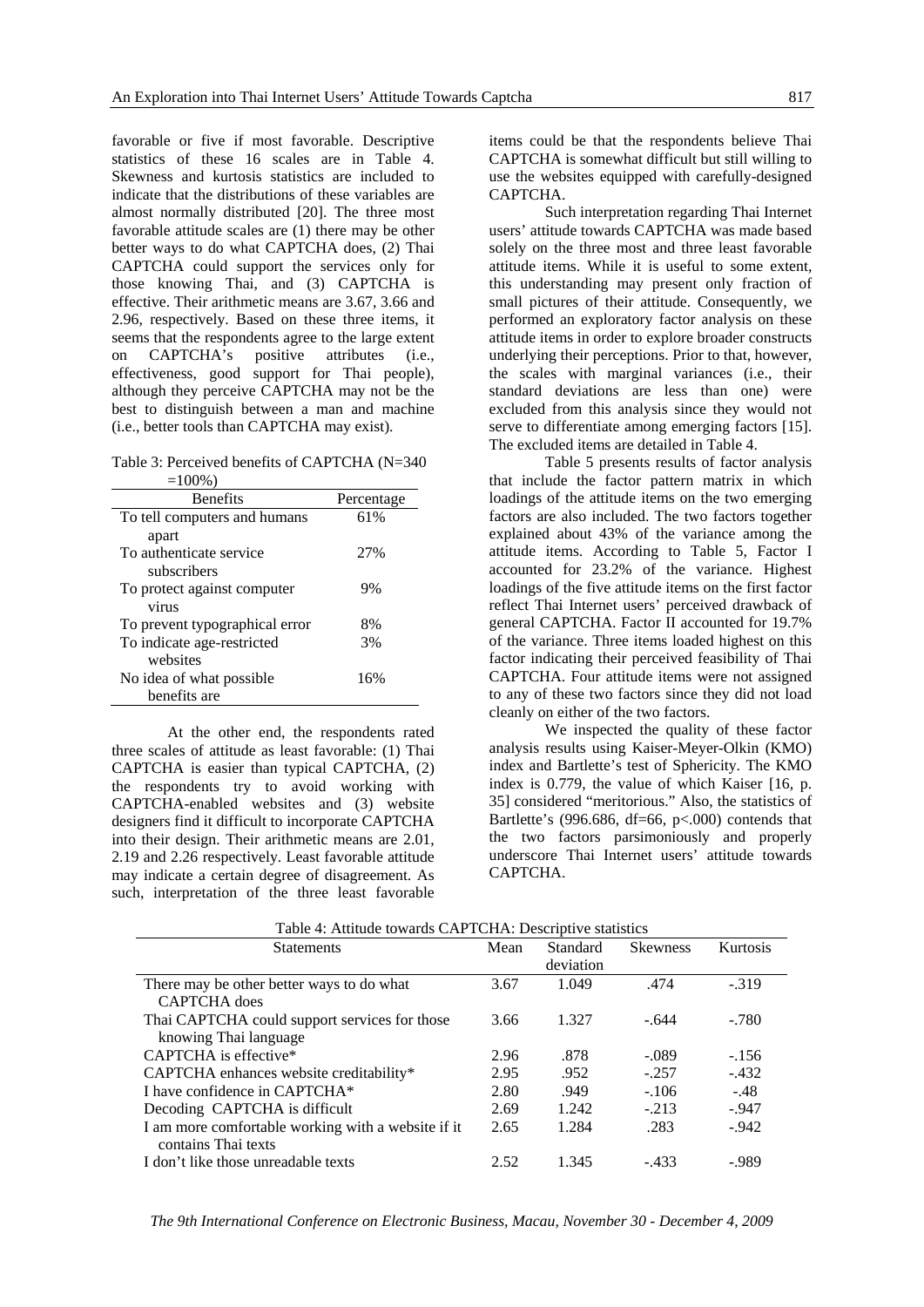| Thai websites have capable CAPTCHA*                                            | 2.46 | .896  | .396    | .322    |
|--------------------------------------------------------------------------------|------|-------|---------|---------|
| Websites are more secured with Thai CAPTCHA                                    | 2.44 | 1.280 | .479    | $-.885$ |
| Thai CAPTCHA may support proper use of<br>copyrighted content                  | 2.38 | 1.129 | .401    | $-.636$ |
| Thai websites should use Thai texts in CAPTCHA                                 | 2.34 | 1.276 | .630    | $-.643$ |
| CAPTCHA is unnecessary                                                         | 2.27 | 1.060 | $-.601$ | $-.184$ |
| Web designers find it difficult to incorporate<br>CAPTCHA into the design      | 2.26 | 1.091 | $-.616$ | $-.230$ |
| I try to avoid working with CAPTCHA-enabled<br>websites                        | 2.19 | 1.091 | $-.665$ | $-.296$ |
| Thai CAPTCHA is easier than typical CAPTCHA                                    | 2.01 | 1.092 | 1.003   | .397    |
| toms with a standard doviation loss than 1.00 are removed from factor analysis |      |       |         |         |

Items with a standard deviation less than 1.00 are removed from factor analysis.

|  |  |  |  |  |  |  | Table 5: Factor analysis result for attitude towards CAPTCHA |
|--|--|--|--|--|--|--|--------------------------------------------------------------|
|--|--|--|--|--|--|--|--------------------------------------------------------------|

| <b>Attitude</b>                                         | <b>Factors</b>   |              |            |
|---------------------------------------------------------|------------------|--------------|------------|
|                                                         | T                | $\mathbf{H}$ |            |
| <b>Factor I: Drawback of general CAPTCHA</b>            |                  |              |            |
| I try to avoid working with CAPTCHA-enabled<br>websites | .79              | .11          |            |
| Decoding CAPTCHA is difficult                           | .76              | .01          |            |
| I don't like those unreadable texts                     | .75              | $-.03$       |            |
| Web designers find it difficult to incorporate          | .74              | .17          |            |
| CAPTCHA into the design                                 |                  |              |            |
| CAPTCHA is unnecessary                                  | .57              | .26          |            |
| <b>Factor II: Feasibility of Thai CAPTCHA</b>           |                  |              |            |
| Thai websites should use Thai texts in CAPTCHA          | .10 <sup>°</sup> | .82          |            |
| I am more comfortable working with a website if it      | .00              | .73          |            |
| contains Thai texts                                     |                  |              |            |
| Thai CAPTCHA is easier than typical CAPTCHA             | .16              | .82          |            |
| <b>Percent of Variance Explained</b>                    | $23.2\%$         | 19.7%        | $= 42.9\%$ |
| Not assigned                                            |                  |              |            |
| There may be other better ways to do what CAPTCHA       | .17              | .13          |            |
| does                                                    |                  |              |            |
| Websites are more secured with Thai CAPTCHA             | .16              | .48          |            |
| Thai CAPTCHA could support services for those           | $-.02$           | $-.04$       |            |
| knowing Thai language                                   |                  |              |            |
| Thai CAPTCHA may support proper use of                  | .26              | .36          |            |
| copyrighted content                                     |                  |              |            |

In addition, we used Cronbach's alpha to examine the extent to which items that have highest loadings on each of the two emerging factors are reliable. The Cronbach's alpha for the Drawback factor's five items and that for the Feasibility factor's three items are 0.78 and 0.74, respectively. Since a threadhold of 0.70 or higher will indicate acceptable reliability [21], it is reasonable to claim the reliable quality of the two factors' components.

#### **Conclusion and Discussion**

Based on the 340 usable questionnaire returns, our respondents are equally men and women, mainly (76%) in between 26-40 years of age and largely (95%) college graduates. Also, 9 out of 10 respondents have at least six years of experience using the Internet and virtually all of them have subscribed to online services. Comparing this profile to those Thai Internet users in [18], it is reasonable to assume the representativeness of our samples.

Thai Internet users are highly aware of CAPTCHA. The evidence of this overwhelming awareness comes from 99% of the samples could recall their encounters with CAPTCHA. Moreover, 88% confirmed its appearance in content-sharing websites. Although they are aware of CAPTCHA, their understanding seems partial. That is, less than a half of our respondents claimed they knew the proper term of CAPTCHA. Among those who made such claim, only 6% were able to identify CAPTCHA's proper title. Had we asked what CAPTCHA stands for, it would have been embarrassing for the respondents. Furthermore, about a quarter (16%) of them admitted having no ideas of what benefit CAPTCHA could offer. About 73% of those who claimed knowing it were able to present CAPTCHA's correct main benefit: To tell computers and humans apart.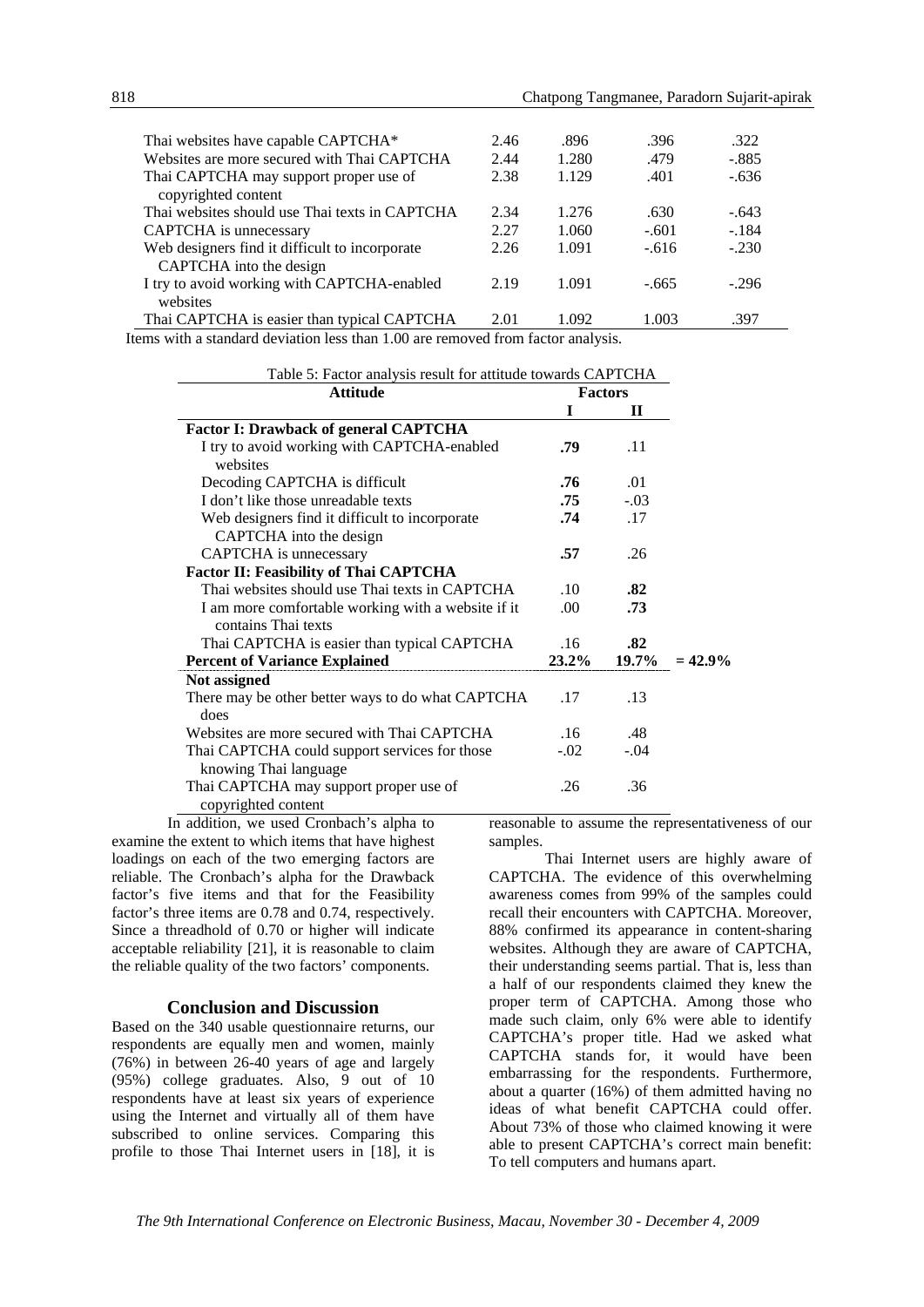Results of Thai Internet users' assessment of 16 attitude items indicated they were in favor of CAPTCHA's effectiveness and support for Thai practitioners, if implemented in Thai. However, they doubt if there could be other ways offering better services than CAPTCHA. If individuals' least favorable attitude indicates their agreement in the opposite of an attitude statement, the following conclusion should be valid. That is, Thai Internet users would agree that Thai CAPTCHA is as complicated as other CAPTCHA but they would have no objection working with websites containing thoughtfully-designed CAPTCHA.

A factor analysis on the 16 attitude items has shed new light on broader constructs underlying Thai Internet users' perception towards CAPTCHA. Indeed, they perceive drawback of general CAPTCHA and feasibility of Thai CAPTCHA. Two conclusions are from these findings. First, Thai Internet users view general CAPTCHA as it still has certain limitations including the difficulty in decoding unreadable and heavily distorted texts. The second conclusion comes from the finding in which Thai Internet users perceive possible feasibility of Thai CAPTCHA. Such feasibility includes Thai Internet users' preference to work with Thai CAPTCHAenabled websites and Thai CAPTCHA's ease of use.

The conclusion of these findings leads to the study's contribution. Theoretically, it extends insight into application of CAPTCHA to the context of Thai Internet users. This non-English implementation has received more recognition [12]. Practically, we could offer two recommendations for practitioners. First, Thai Internet users are well aware of CAPTCHA but still hold incomplete understanding towards it. To prevent abuse of online services, responsible agents must therefore convey to the public correct messages on the concepts of CAPTCHA. Once they are clear about CAPTCHA, more adoptions of CAPTCHA in Thai online business environment could be on its way. Second, it is unfortunate that Thai Internet users denote drawback of general CAPTCHA, although perceiving a bright side of it in Thai alphabets. It thus points out to the challenge in which a program is needed to remove these negative attitude. Such program includes a website supplying definitions and details about CAPTCHA or an exclusive online resource taking more active role to spread out proper knowledge on this topic. Once Thai Internet users adjust their views, working with CAPTCHA would become more successful.

The application of this study's results would have been more visible, should there not have been two limitations. First, the Internet environment is immensely dynamic. Our data collection is thus a snapshot of this fast moving context. Replication of similar research effort is encouraged to monitor the evolution of CAPTCHA adoption. Since our focus is on Thai Internet users, it may pose the second limitation on generalizability of our findings. While the findings have shed light on the users, we have little to offer on Thai online practitioners. Fellow researchers may want to examine the practitioners' reactions to both Thai and general CAPTCHA. The results once available would present a more complete picture of CAPTCHA adoption in Thai online business environment.

#### **References**

- [1] von Ahn, Luis; Blum, Manuel & Langford, John "Telling humans and computers apart automatically" *Communications of the ACM*, 47(2), 2004, pp. 57-60.
- [2] Holman, Jonathan, Lazar, Jonathan; Feng, Jinjuan Heidi & Dárcy, John " Developing usable CAPTCHAs for blind users" in *Proceedings of ASSETS*, 2007, pp. 245-246.
- [3] Naone, Erica "The CAPTCHA arms face" *Technology review*, March/April 2009, pp. 18.
- [4] Yan, Jeff & El Ahmad, Ahmad Salah "Usability of CAPTCHAs or usability issues in CAPTCHA design" in *Proceedings of Symposium on usable privacy and security (SOUPS)*, 2008, 10 pg.
- [5] Margulius, David L. "Human or computer?" *InfoWorld*, 2006, pp. 17
- [6] Gossweiler, Rich; Kamvar, Maryam & Baluja, Shumeet "What's up CAPTCHA? A CAPTCHA based on image orientation" in *Proceedings of the international WWW conference committee (IW3C2)*, 2009, pp. 841-844.
- [7] von Ahn, Luis; Maurer, Benjamin; McMillen, Colin; Abraham, David & Blum, Manuel "reCAPTCHA: Human-based character recognition via web security measures". *Science*, September 2008, pp. 1465-1468.
- [8] Garfield, Simson "Excuse me, are you human?" *Technology revi*ew, June 2003, 106(5), pp. 28.
- [9] Bates, Mary Allen "What's that content doing?" Infotoday, December 2007, 63.
- [10] Golle, Philippe "Machine learning attacks against the asirra CAPTCHA" in *Proceeding of CCS*, October 2008, pp. 535.
- [11] Kulkarni, Chinmay "AssoCAPTCHA: Designing human-friendly secure CAPTCHAs using word associations" in *Proceedings of CHI2008, Students research competition*, pp. 3705-3710.
- [12] Shirali-Shahreza, Mohammad Hassan & Shirali-Shahreza, Mohammad "Persian/Arabic baffletext CAPTCHA" *Journal of universal*